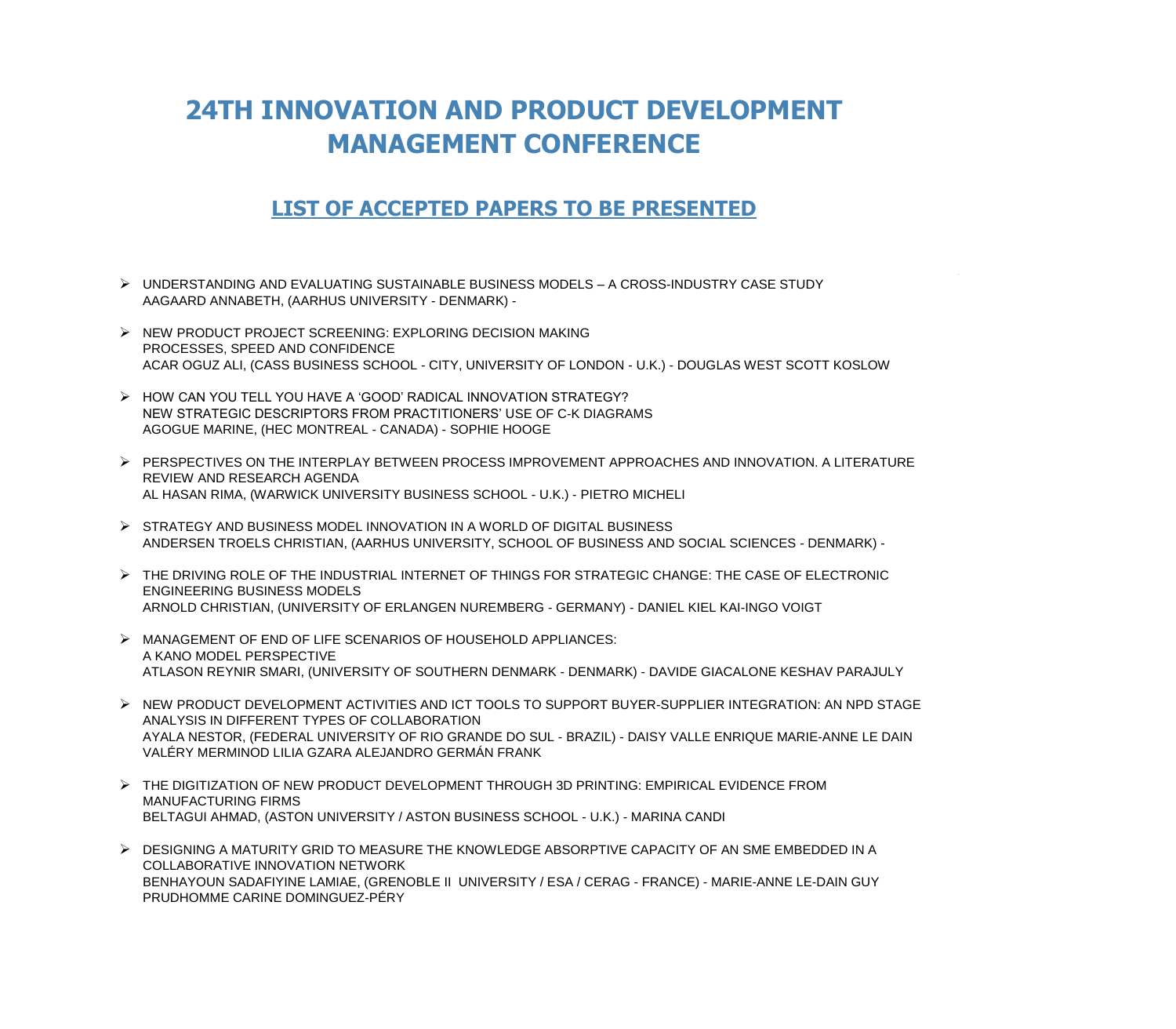- ➢ ASSESSING CONSUMER EMOTIONS TOWARD NEW PRODUCTS: APPLICATION OF PHYSIOLOGICAL AND SELF-REPORTED METHODS BETTIGA DEBORA, (POLYTECHNIC UNIVERSITY OF MILAN - ITALY) - GIULIA TACCHINO, LUCIO LAMBERTI, ANNA MARIA BIANCHI, GIULIANO NOCI
- ➢ EXPLORING CUSTOMER SCRIPT SUBVERSION AND SERVICE INNOVATION ADOPTION BEVERLAND MICHAEL, (RMIT UNIVERSITY - AUSTRALIA) - MICHAEL BEVERLAND PIETRO MICHELI SARAH JS WILNER PINAR CANKURTARAN
- ➢ MANAGING UNCERTAINTY IN INNOVATION PROJECTS: THE EFFECTS OF STAGE GATE, AGILE AND OVERDESIGN ON SOFTWARE DEVELOPMENT PERFORMANCE BIANCHI MATTIA, (STOCKHOLM SCHOOL OF ECONOMICS - SWEDEN) - GIACOMO MARZI
- ➢ THE WEALTH AND CERTIFICATION EFFECTS OF PUBLIC R&D SUBSIDIES ON ALLIANCE FORMATION: EVIDENCE FROM SPAIN BIANCHI MATTIA, (STOCKHOLM SCHOOL OF ECONOMICS - SWEDEN) - SAMUELE MURTINU VITTORIA G. SCALERA
- ➢ MANAGING INNOVATION IN SERVICE FIRMS THE EFFECTS OF INNOVATIVENESS AND INTANGIBILITY BIEMANS WIM, (UNIVERSITY OF GRONINGEN/ FACULTY OF ECONOMICS AND BUSINESS - NETHERLANDS) - HANS VAN DER BIJ RENE VAN DER EIJK ANNE RADEMAKER
- ➢ THE IMPACT OF MOTIVATIONAL AND DIRECTIVE FEEDBACK ON THE PERFORMANCE OF IDEAS DURING INNOVATION TOURNAMENTS BOËNNE MATHIAS, (VLERICK BUSINESS SCHOOL - BELGIUM) - BART LETEN WALTER VAN DYCK
- ➢ VALUE PROPOSITION INNOVATION TO INCREASE THE ATTRACTIVENESS OF DISRUPTIVE TECHNOLOGIES: THE CASE OF VEHICLE-TO-GRID TECHNOLOGY BOHNSACK RENÉ, (CATOLICA LISBON-BU - PORTUGAL) - SANA AKBAR KHAN
- ➢ DESIGNING INTEGRATED SOLUTIONS OF PRODUCTS, SERVICES AND BUSINESS MODELS FOR THE CIRCULAR ECONOMY BREHMER MEIKE, (EINDHOVEN UNIVERSITY OF TECHNOLOGY - NETHERLANDS) -
- ➢ DETERMINANTS OF SUCCESSFUL NEW PRODUCT AND BUSINESS DEVELOPMENT TRANSFERS IN SMART CITIES: AN INCUMBENT PERSPECTIVE BROCK KATI, (EINDHOVEN UNIVERSITY OF TECHNOLOGY - NETHERLANDS) - KSENIA PODOYNITSYNA ELKE DEN OUDEN FRED LANGERAK
- ➢ INCUMBENTS' RESPONSE TO POTENTIALLY DISRUPTIVE INNOVATION IN LOW TECH SERVICE INDUSTRIES: THE CASE OF WEARABLE TECHNOLOGIES IN THE HEALTH AND FITNESS INDUSTRY BUNDUCHI RALUCA, (THE UNIVERSITY OF EDINBURGH - U.K.) - JESSICA BRAILEY
- ➢ DESIGN THINKING: CONCEPTUALIZATION, MEASUREMENT AND IMPACT ON INNOVATION PERFORMANCE CALABRETTA GIULIA, (DELFT UNIVERSITY OF TECHNOLOGY - NETHERLANDS) - ERIK-JAN HULTINK GERDA GEMSER
- ➢ THE ROLE OF EXPERTISE IN DESIGN FIXATION : MANAGERIAL IMPLICATION FOR CREATIVE LEADERSHIP CAMARDA ANAËLLE, (PARIS V UNIVERSITY - FRANCE) - HICHAM EZZAT MATHIEU CASSOTTI MARINE AGOGUÉ BENOÎT WEIL PASCAL LE MASSON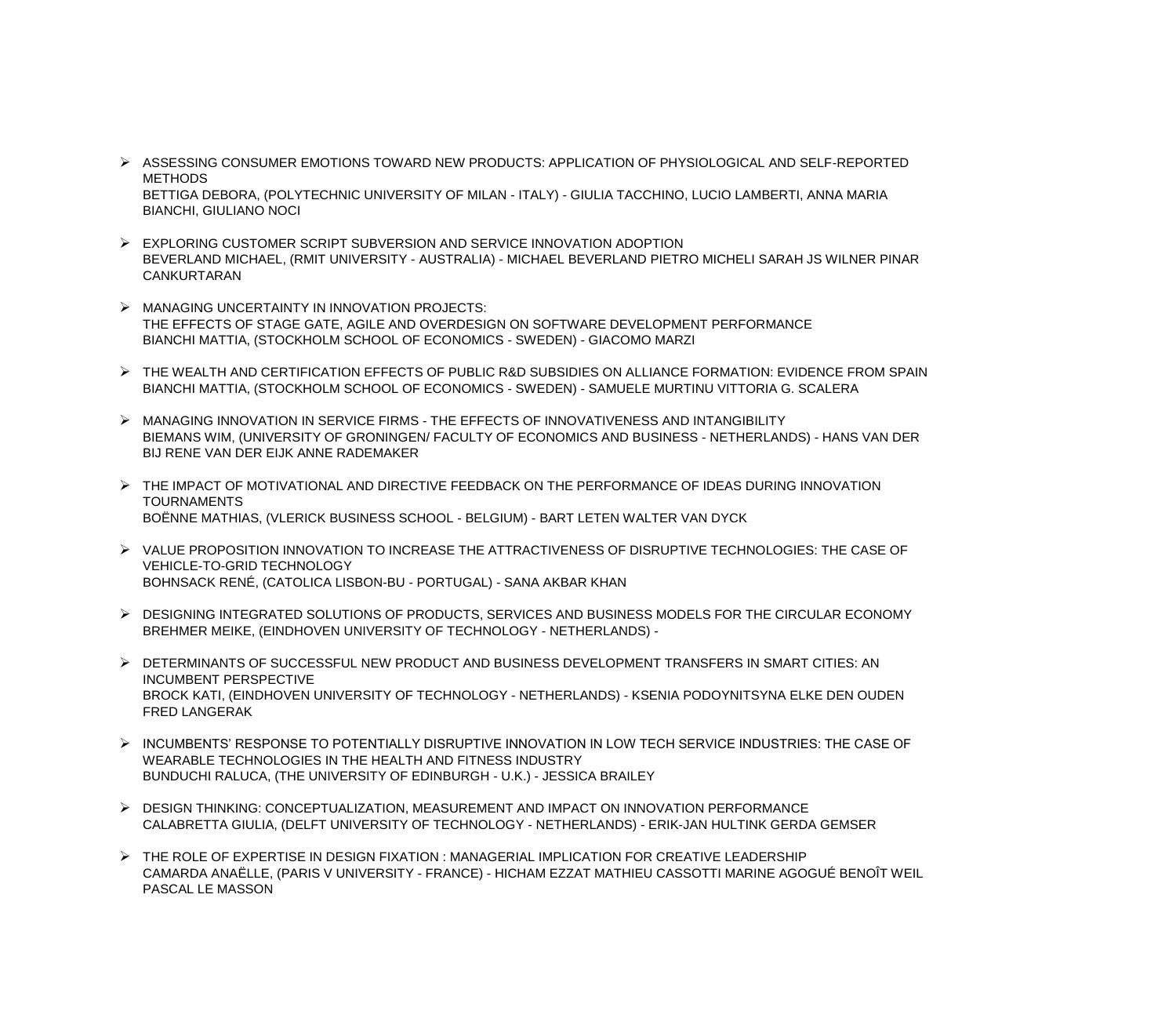- ➢ THE "I DESIGNED IT MYSELF" VS. "I MADE IT MYSELF" EFFECT: IS IT THE CUSTOMIZATION OR WORK THAT COUNTS? CANKURTARAN PINAR, (DELFT UNIVERSITY OF TECHNOLOGY - NETHERLANDS) - MARIA SAAKSJARVI
- ➢ TRANSACTIVE MEMORY SYSTEMS AND JOB STRESS IN NPD TEAMS. MODERATING EFFECTS OF PROJECT COMPLEXITY, AND TECHNOLOGICAL TURBULENCE CARBONELL PILAR, (YORK UNIVERSITY - CANADA) - ANA I. RDORIGUEZ ESCUDERO
- ➢ ANTECEDENTS AND CONSEQUENCES OF INTRA- AND EXTRA-FIRM BOUNDARY SPANNING ACTIVITY IN NPD TEAMS CARBONELL PILAR, (YORK UNIVERSITY - CANADA) - ANA I. RODRIGUEZ-ESCUDERO
- ➢ TOWARDS A PREDICTIVE MODEL FOR DELIVERING PRODUCT DEVELOPMENT PROJECTS ON TIME CEDERGREN STEFAN, (MÄLARDALEN UNIVERSITY - SWEDEN) - STIG LARSSON JAANA NYFJORD THOMAS NESSEN TOMAS OLSSON DANIEL ANDRÉN ANDERS WIKSTRÖM
- $\triangleright$  EXPERIMENTS AS PUNCTUATION DEVICES IN THE FFE CHRISTIANSEN JOHN K., (COPENHAGEN BUSINESS SCHOOL - DENMARK) - MARTA GASPARIN
- ➢ DEVELOPING INTEGRATED LOW-CARBON AND SMART ENERGY INNOVATIONS IN WATER AND ENERGY: CREATING A SMART SPECIALISATION CLUSTER COUGHLAN PAUL, (UNIVERSITY OF DUBLIN, TRINITY COLLEGE DUBLIN, SCHOOL OF BUSINESS - IRELAND) - JOHN GALLAGHER VANAJAH SIVA SUBRAMANIAM DAVID COGHLAN AONGHUS MCNABOLA
- ➢ ABSTRACT-RELATIONSHIP-BASED CBR IN NEW PRODUCT DESIGN DAI WEI, (BEIHANG UNIVERSITY - CHINA) - YAN WANG - XIAOQING TANG - MEIQING WANG
- ➢ SEQUENTIAL AMBIDEXTERITY IN PRACTICE: A LONGITUDINAL STUDY ON SHIFTS FROM EXPLORATION TO EXPLOITATION AND REVERSE DE VISSER MATTHIAS, (UNIVERSITY OF TWENTE - NETHERLANDS) - DRIES FAEMS KLAASJAN VISSCHER PETRA DE WEERD-NEDERHOF
- ➢ EXPLORING DIFFERENT DESIGN APPROACHES IN THE ITALIAN FURNITURE INDUSTRY: STYLING, THINKING AND MEANING DELL'ERA CLAUDIO, (POLYTECHNIC UNIVERSITY OF MILAN - ITALY) - STEFANO MAGISTRETTI ROBERTO VERGANTI
- ➢ BUSINESS MODEL INNOVATION IN RESPONSE TO DIGITAL TRANSFORMATION – HOW PUBLISHERS REALIZE NEW BUSINESS MODELS IN THE DIGITAL AGE DENNSTEDT BIANCA, (HAMBURG HELMUT SCHMIDT UNIVERSITY - UNIVERSITY OF THE FEDERAL ARMED FORCES - GERMANY) -
- ➢ WHEN IS OPEN INNOVATION BENEFICIAL TO SERVICE INNOVATION? NEW FINDINGS FROM TWO EMPIRICAL STUDIES DONG JOHN QI, (UNIVERSITY OF GRONINGEN/ FACULTY OF ECONOMICS AND BUSINESS - NETHERLANDS) - CHIA-HAN YANG
- ➢ SYSTEMS THINKING AS A CAPABILITY FOR NEW PRODUCT DEVELOPMENT DURMUSOGLU SERDAR, (UNIVERSITY OF DAYTON - U.S.A.) - BAS HILLEBRAND PAUL DRIESSEN
- ➢ POINT OF NO RETURN: ESCALATION IN NEW PRODUCT DEVELOPMENT ELIËNS RAMON, (EINDHOVEN UNIVERSITY OF TECHNOLOGY - NETHERLANDS) - DR. IR. KATRIN ELING DR. SARAH GELPER PROF. DR. FRED LANGERAK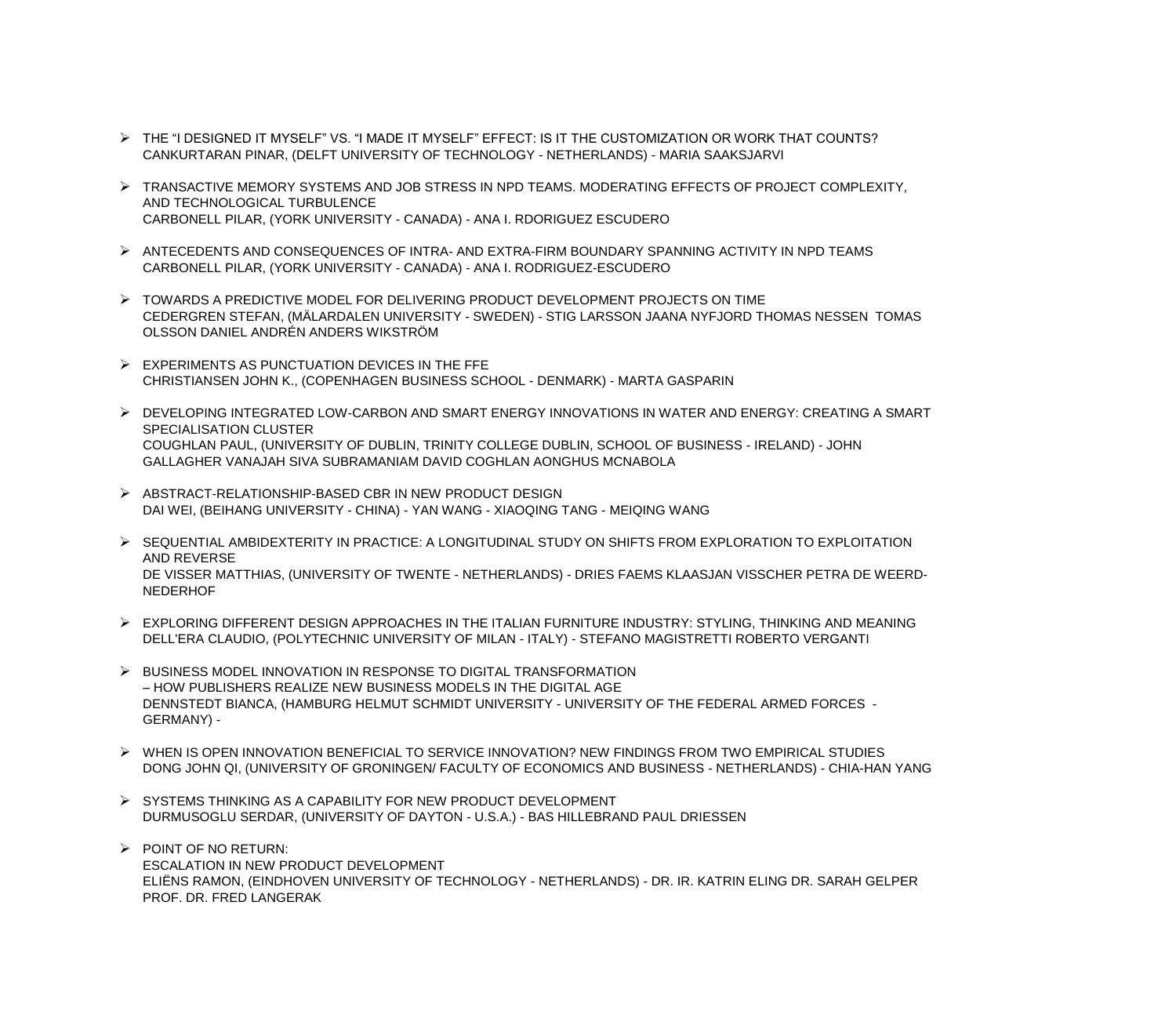- ➢ R&D STRUCTURE AND NEW PRODUCT DEVELOPMENT: THE MODERATING ROLE OF INNOVATION MANAGEMENT **MECHANISMS** ESTRADA ISABEL, (UNIVERSITY OF GRONINGEN/ FACULTY OF ECONOMICS AND BUSINESS - NETHERLANDS) - PEDRO DE FARIA
- ➢ NEAR-RESHORING: A WAY TO REDUCE TIME TO MARKET? FEL FABIENNE, (ESCP EUROPE - FRANCE) - ERIC GRIETTE
- ➢ THE CONTRIBUTION OF INDUSTRIAL COOPERATION ACTIVITIES FOR THE INNOVATION INPUT-OUTPUT RELATIONSHIP IN EMERGING MARKETS FRANK ALEJANDRO GERMÁN, (FEDERAL UNIVERSITY OF RIO GRANDE DO SUL - BRAZIL) - FABIO ANTÔNIO DALLA VECCHIA; JOÃO AUGUSTO BONZANINI BERNARDI
- ➢ BUSINESS MODEL INNOVATION QUO VADIS? STATUS QUO AND FUTURE RESEARCH AVENUES FREISINGER ELENA, (EBS UNIVERSITÄT FÜR WIRTSCHAFT UND RECHT - GERMANY) - SVEN HEIDENREICH CHRISTIAN LANDAU
- ➢ MAKING NOTHING OR SOMETHING:CORPORATE FAB LABS SEEN THROUGH THEIR OBJECTS AS THEY CROSS ORGANIZATIONAL BOUNDARIES FULLER MATT, (PARIS DAUPHINE UNIVERSITY - FRANCE) - ALBERT DAVID
- ➢ MOVING TO HIGHER GROUND: BUILDING INNOVATION CAPABILITIES TO OVERCOME CONCEPTUAL BIASES IN NEW PRODUCT & SERVICE DEVELOPMENT FULLER MATT, (PARIS DAUPHINE UNIVERSITY - FRANCE) - ANTOINE THUILLIER ALBERT DAVID
- ➢ UNRAVELING THE EFFECTS OF RELATIONAL MECHANISMS AND NETWORK STRUCTURE ON USER INNOVATION WITHIN ONLINE COMMUNITY-BASED INNOVATION CONTESTS GALEHBAKHTIARI SARA, (NOTTINGHAM UNIVERSITY BUSINESS SCHOOL - U.K.) - HELEN PERKS SALLY MCKECHNIE
- ➢ THE RELATION BETWEEN PRODUCT INNOVATION AND STRATEGIC ENVIRONMENTAL GOALS GERSTLBERGER WOLFGANG, (UNIVERSITY OF SOUTHERN DENMARK - DENMARK) - ALEX PEDROSA REYNIR SMARI ATLASON
- ➢ IMPLICATIONS OF THE CONCEPT INDUSTRY 4.0 FOR INNOVATIVE MANUFACTURING FIRMS GERSTLBERGER WOLFGANG, (UNIVERSITY OF SOUTHERN DENMARK - DENMARK) - HENRIK BLICHFELDT RITA FAULLANT
- $\triangleright$  AN EMPIRICAL STUDY OF IDEA COMBINATION IN BRAINSTORMING GILLIER THOMAS, (GRENOBLE ECOLE DE MANAGEMENT - FRANCE) -
- ➢ THE (UN)USUAL SUSPECTS WHAT DRIVES USERS TO COOPERATE WITH MANUFACTURERS IN USER INNOVATION-HOSTILE CONTEXTS GLOBOCNIK DIETFRIED, (ALPEN-ADRIA UNIVERSITY OF KLAGENFURT - AUSTRIA) - RITA FAULLANT
- ➢ SYNERGY OR CONFLICT? SUSTAINABILITY VS. ECONOMIC INNOVATION PERFORMANCE, AND THE ROLE OF ORGANIZATIONAL CULTURE GLOBOCNIK DIETFRIED, (ALPEN-ADRIA UNIVERSITY OF KLAGENFURT - AUSTRIA) - ROMANA RAUTER RUPERT J. BAUMGARTNER
- ➢ IDENTIFYING SOCIAL INNOVATION USING THE LEAD USER METHOD AN EXPLORATIVE CASE STUDY IN INDONESIA GOELDNER MORITZ, (HAMBURG UNIVERSITY OF TECHNOLOGY - GERMANY) - DANIEL KRUSE STEPHAN BUSE CORNELIUS HERSTATT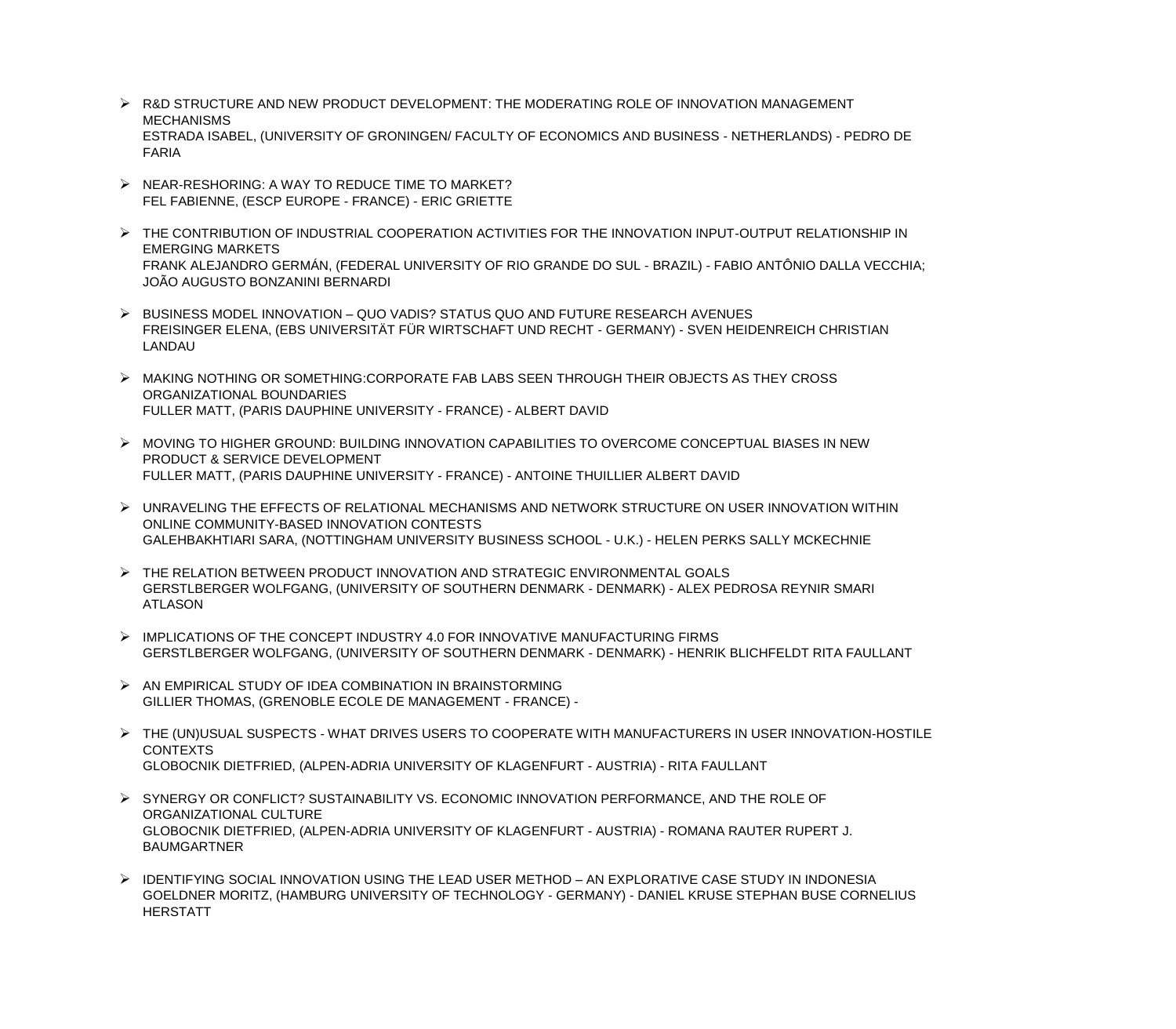- ➢ KNOWLEDGE ACQUISITION IN PRODUCT DEVELOPMENT PROCESSES BY FREELANCERS IN THE FIELD OF CREATIVE INDUSTRIES GONZALEZ ALBERTO, (TURKU SCHOOL OF ECONOMICS - FINLAND) -
- ➢ PURCHASING-MARKETING FUNCTIONAL INTEGRATION EFFECT ON INNOVATION SPEED: AN INFORMATION PROCESSING THEORY BASED EXPLANATION. GONZÁLEZ-ZAPATERO CARMEN, (UNIVERSITY OF SALAMANCA - SPAIN) - JAVIER GONZÁLEZ-BENITO GUSTAVO LANNELONGUE
- ➢ EXAMINING THE EARLY DEVELOPMENT OF KNOWLEDGE AND KNOWLEDGE ASSETS IN NEW TECHNOLOGY BASED FIRMS GREGSON GEOFF, (NORTHERN ALBERTA INSTITUTE OF TECHNOLOGY - CANADA) -
- ➢ ATTRACTING PARTICIPANTS IN CROWDSOURCING CONTESTS: THE RELATIVE IMPORTANCE OF BRAND ATTACHMENT VS. EXTRINSIC AND INTRINSIC MOTIVATIONS HANINE SALWA, (UNIVERSITY OF NICE-SOPHIA ANTIPOLIS - FRANCE) - RITA FAULLANT
- ➢ IS INNOVATION OFFSHORING ALWAYS BENEFICIAL? A META-ANALYSIS OF THE RELATIONSHIP BETWEEN INNOVATION OFFSHORING AND FIRM INNOVATION PERFORMANCE HATAK ISABELLA, (UNIVERSITY OF TWENTE - NETHERLANDS) - MATTHIAS FINK MICHAEL GUSENBAUER NINA ROSENBUSCH
- ➢ JUST A SHORT AFFAIR OR LONG LASTING RELATIONSHIP? A LONGITUDINAL INVESTIGATION ON EFFECTS OF PASSIVE AND ACTIVE INNOVATION RESISTANCE ON THE USAGE OF SERVICE INNOVATIONS HEIDENREICH SVEN, (SAARLAND UNIVERSITY - GERMANY) - MARTIN OBSCHONKA, JAN MILLEMANN, TOBIAS KRAEMER, KRISTINA WITTKOWSKI, TOMAS FALK
- ➢ SHOULD I BUY NOW OR LATER? INVESTIGATING DETERMINANTS OF NEW PRODUCT LEAPFROGGING BEHAVIOR HEIDENREICH SVEN, (SAARLAND UNIVERSITY - GERMANY) - JAN KILLMER, JAN MILLEMANN, BENEDIKT SCHNELLBAECHER
- ➢ CO-CREATION EXPERIENCE FOR INNOVATION: THE CRITICAL ROLE OF PERCEIVED CHALLENGE HEMONNET-GOUJOT AURELIE, (AIX-MARSEILLE UNIVERSITÉ - IAE AIX GRADUATE SCHOOL OF MANAGEMENT - FRANCE) - SALGADO, STÉPHANE
- ➢ OPEN FORESIGHT: BRIDGING INSIGHTS FROM OPEN AND USER INNOVATION HERSTATT CORNELIUS, (HAMBURG UNIVERSITY OF TECHNOLOGY - GERMANY) - KORRECK, SABRINA - JAHN, REIMO; ZENG - MICHAEL ANDREAS - HEUSCHNEIDER, SARA - EHLS, DANIEL - KOLLER, HANS - SPAETH, SEBASTIAN
- $\triangleright$  IS CUSTOMIZATION THE NEW LUXURY? THE EFFECTS OF CUSTOMIZATION ON LUXURY FASHION ITEMS

HIEKE SILKE ELISABETH, (VIENNA UNIVERSITY OF ECONOMICS AND BUSINESS - AUSTRIA) - PAGE MOREAU, MARTIN **SCHREIER** 

- ➢ WHAT DO I DON'T KNOW? USING MATROIDS TO STRUCTURE FIRST KNOWLEDGE BASE IN EXPLORATORY PROJECT HOOGE SOPHIE, (ENSMP - ECOLE NATIONALE SUPÉRIEURE DES MINES DE PARIS - FRANCE) - MATHILDE RADEK, SOPHIE HOOGE, ANNE BION-ROBIN, KEVIN LEVILLAIN
- ➢ DESIGNING THE FUTURE USING DESIGN THINKING FOR SCENARIO TECHNIQUE JAHN REIMO, (UNIVERSITY OF THE FEDERAL ARMED FORCES HAMBURG - GERMANY) - HANS KOLLER MICHAEL A. ZENG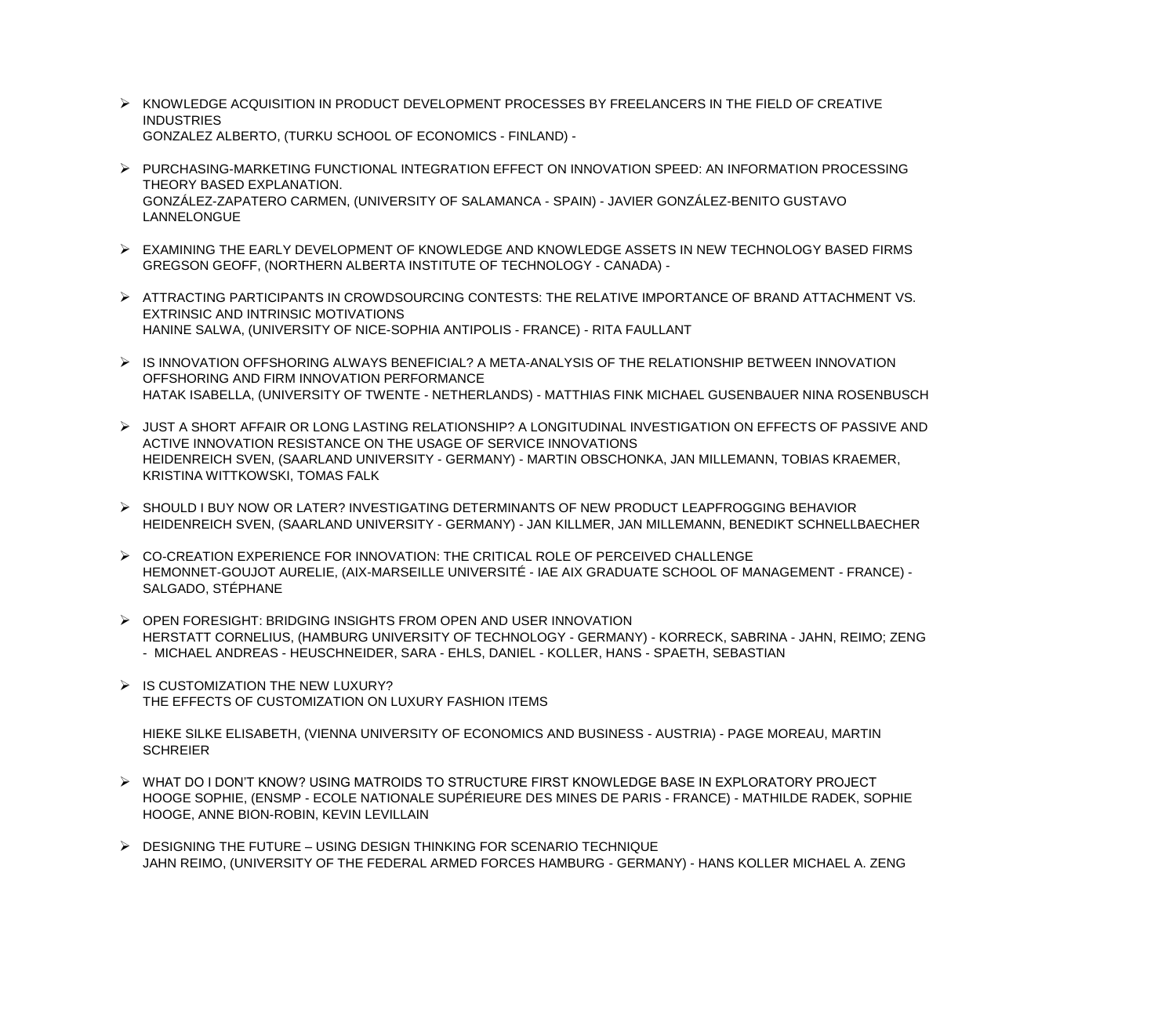- ➢ USER EXPERIENCE WITH INTERACTIVE DEVICES: STUDYING THE ROLE OF AESTHETICS, USABILITY, AND TASK PERFORMANCE FROM A CONSTRUAL-LEVEL PERSPECTIVE JEANNOT FLORENCE, (INSEEC BUSINESS SCHOOL - FRANCE) - MAUD DAMPÉRAT ELINE JONGMANS ALAIN JOLIBERT
- ➢ EXAMINING THE RELATIONSHIPS BETWEEN NPD PROCESS, STRATEGY, AND PERFORMANCE: A PRELIMINARY INVESTIGATION KAHN KENNETH, (VIRGINIA COMMONWEALTH UNIVERSITY - U.S.A.) -
- ➢ HOW OLDER CONSUMERS INTERPRET THE MEANING OF A WEARABLE DEVICE: IS IT UTILITARIAN OR HEDONIC? KAWAKAMI TOMOKO, (WASEDA UNIVERSITY - JAPAN) - MARK E. PARRY
- ➢ SHOULD FIRMS CO-CREATE WITH ORDINARY CUSTOMERS OR LOYAL CUSTOMERS? EMPIRICAL RESULT FROM A COLLECTIVE CULTURE KAWAKAMI TOMOKO, (WASEDA UNIVERSITY - JAPAN) - LINDA HAMDI-KIDAR
- ➢ BRINGING SPACE TECHNOLOGY TO THE ENERGY SECTOR: INITIATING AND MANAGING INNOVATION ACROSS BOUNDARIES KERSTENS NATHALIE, (EINDHOVEN UNIVERSITY OF TECHNOLOGY - NETHERLANDS) - SHARON DOLMANS ISABELLE REYMEN
- ➢ BUILDING AN INNOVATION VALUE NETWORK THROUGH THE ORIENTED CREATIVITY METHOD KCP KLASING CHEN MILENA, (ENSMP - ECOLE NATIONALE SUPÉRIEURE DES MINES DE PARIS - FRANCE) - DOMINIQUE LAOUSSE
- ➢ THE INNOVATION LABORATORY A SPATIAL TOOL FOR UNLEASHING INNOVATION CAPACITY KLOOKER MARIE, (POTSDAM UNIVERSITY - GERMANY) - CLAUDIA NICOLAI ULI WEINBERG
- ➢ OPEN INNOVATION PRACTICES RELATED TO THE ADOPTION OF SUSTAINABLE PROCESS INNOVATIONS: THE ROLE OF PARTNER TYPE KOK ROBERT, (RADBOUD UNIVERSITY - NETHERLANDS) - FREEK WELLENS WARD OOMS PAUL E.M. LIGTHART
- ➢ SOCIAL NETWORKS AND INNOVATION: AN INSTITUTION-BASED PERSPECTIVE KRAFT PRISCILLA SARAI, (UNIVERSITY OF GIESSEN - GERMANY) - ANDREAS BAUSCH
- ➢ EXTENDING LEAD USER THEORY: UTILIZING COMMUNITIES OF PRACTICE AS COLLECTIVE LEAD USERS KREUTZMANN ANDRÉ, (HAMBURG HELMUT SCHMIDT UNIVERSITY - UNIVERSITY OF THE FEDERAL ARMED FORCES - GERMANY) - HANS KOLLER
- ➢ THE EFFECT OF UNCERTAINTY PERCEPTION ON ACTIVITY SELECTION IN PRODUCT DEVELOPMENT TEAMS LASSO SARAH, (TECHNICAL UNIVERSITY OF DENMARK - DENMARK) - PHILIP CASH JAAP DAALHUIZEN MELANIE KREYE
- ➢ LEADING IN THE UNKNOWN WITH IMPERFECT KNOWLEDGE: SITUATIONAL CREATIVE LEADERSHIP STRATEGIES FOR IDEATION MANAGEMENT LE MASSON PASCAL, (ENSMP - ECOLE NATIONALE SUPÉRIEURE DES MINES DE PARIS - FRANCE) - HICHAM EZZAT, BENOIT WEIL
- ➢ THE USE OF CREATIVE THINKING DURING THE FRONT END OF PRODUCT DESIGN LEDWITH ANN, (UNIVERSITY OF LIMERICK, KEMMY BUSINESS SCHOOL - IRELAND) - LOUISE KIERNAN RAY LYNCH
- ➢ THE EFFECT OF COOPERATION AND NEW PRODUCT DEVELOPMENT CAPABILITY ON NEW PRODUCT DEVELOPMENT PERFORMANCE: THE MODERATING ROLE OF EXTERNAL ALLIANCE TYPE LEE SUNGKYU, (KOREA UNIVERSITY BUSINESS SCHOOL - KOREA) - TONY GARRETT, JONG-HO LEE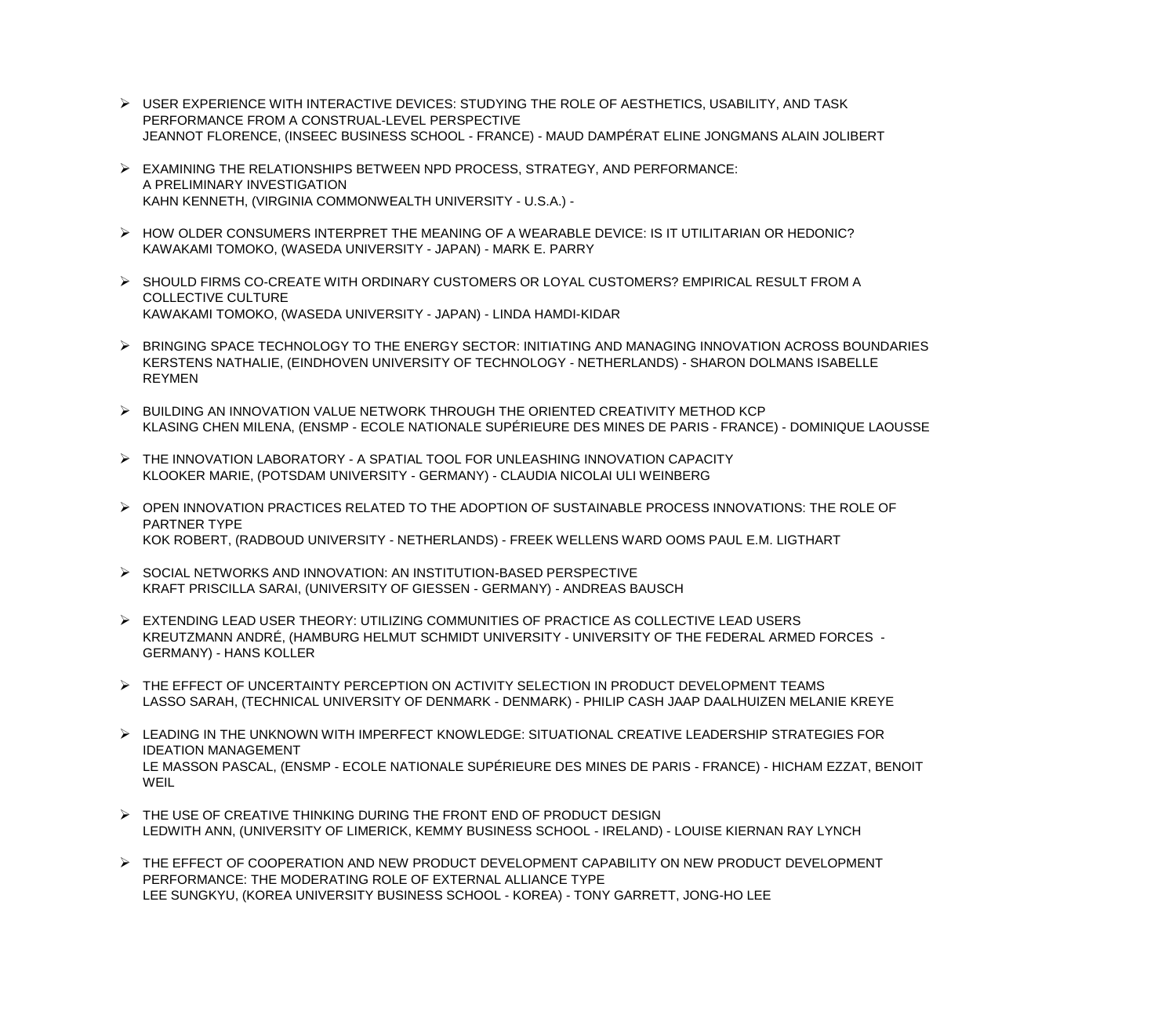- ➢ THE ROLE OF LEADERSHIP IN TECHNOLOGY PROJECTS: PERSONAL AND ORGANIZATIONAL MANAGERIAL POTENTIAL OF THE HIDDEN CHIEF TECHNOLOGY OFFICERS VIA INTERACTION WITH CORE STAKEHOLDERS LOHMUELLER BERTRAM, (STEINBEIS UNIVERSITY - GERMANY) - DR. ALEXANDER PETRIKHIN
- ➢ THE INNOVATION CAMPUS: KEY CHALLENGES AND SUCCESS FACTORS IN DIFFERENT STAGES OF MATURITY LOWIK SANDOR, (UNIVERSITY OF TWENTE - NETHERLANDS) - WOUTER OUDE ALINK NIELS PULLES
- ➢ INNOVATION THROUGH TRADITION IN DESIGN-INTENSIVE FIRMS: USING KNOWLEDGE FROM THE PAST TO REINFORCE THE FIRM IDENTITY MAGISTRETTI STEFANO, (POLYTECHNIC UNIVERSITY OF MILAN - ITALY) - FEDERICO FRATTINI CLAUDIO DELL'ERA ANTONIO MESSENI PETRUZZELLI
- ➢ EXPLORING AND EXPERIMENTING OPPORTUNITIES PROVIDED BY EMERGING TECHNOLOGIES: EVIDENCES FROM THE DRONE INDUSTRY MAGISTRETTI STEFANO, (POLYTECHNIC UNIVERSITY OF MILAN - ITALY) - CLAUDIO DELL'ERA
- ➢ EXPLORING PATIENTS AS CONTRIBUTORS TO SERVICE INNOVATION IN PRIMARY HEALTH-CARE MAGNUSSON PETER, (KARLSTAD UNIVERSITY - SWEDEN) - PER SKÅLÉN LINDA BERGKVIST
- ➢ CORPORATE VENTURE CAPITAL AND THE PROBABILITY TO ACQUIRE THE BACKED START-UP: THE REAL OPTION PERSPECTIVE MAZZOLA ERICA, (UNIVERSITY OF PALERMO - ITALY) - MARIANGELA PIAZZA GIOVANNI PERRONE
- ➢ ANTECEDENTS AND CONSEQUENCES OF IPR ARRANGEMENTS IN THE CROWDSOURCING CONTEST: A TWO STAGE EMPIRICAL INVESTIGATION ON INNOCENTIVE CHALLENGES MAZZOLA ERICA, (UNIVERSITY OF PALERMO - ITALY) - MARIANGELA PIAZZA, NURAN ACUR, GIOVANNI PERRONE
- ➢ A MULTI-LEVEL INVESTIGATION OF THE MEDIATING ROLE OF SOCIAL DECISION-MAKING CONSTRAINTS IN THE RELATIONAL SOCIAL CAPITAL—PRODUCT INNOVATIVENESS RELATIONSHIP MCNALLY REGINA, (SAINT XAVIER UNIVERSITY - U.S.A.) - ZHAN WANG, REGINA MCNALLY, HELENA LENIHAN
- ➢ EXAMINING THE RELATIONSHIPS BETWEEN A CREATIVITY-SUPPORTING ENVIRONMENT, AMBIDEXTERITY, AND INNOVATION PERFORMANCE MEINEL MARTIN, (FRIEDRICH-ALEXANDER-UNIVERSITÄT ERLANGEN-NÜRNBERG - GERMANY) - CHRISTIAN V. BACCARELLA, TIMM F. WAGNER, KAI-INGO VOIGT
- $\triangleright$  TOWARDS A DEFINITION OF DESIGN THINKING MICHELI PIETRO, (THE UNIVERSITY OF WARWICK - U.K.) - SABEEN BHATTI SARAH J. S. WILNER MICHAEL B. BEVERLAND
- ➢ CORPORATE-FUNDED INCUBATORS AND ACCELERATORS AS A FIELD OF INTERACTION HOW INCUMBENTS CAN OBTAIN KNOWLEDGE FROM ENTREPRENEURIAL VENTURES MOSCHNER SANDRA-LUISA, (HAMBURG UNIVERSITY OF TECHNOLOGY - GERMANY) - CORNELIUS HERSTATT
- ➢ INNOVATION AND SOCIAL MEDIA: AN INTEGRATIVE REVIEW MUNINGER MARISA, (ICHEC BRUSSELS MANAGEMENT SCHOOL - BELGIUM) - DOMINIK MAHR WAFA HAMMEDI
- ➢ TECHNOLOGY INTELLIGENCE IN PRACTICE: A SYSTEMATIC LITERATURE REVIEW OF EMPIRICAL STUDIES AND AGENDA FOR FURTHER RESEARCH NASULLAEV AKHATJON, (CARLO CATTANEO UNIVERSITY - ITALY) - RAFFAELLA MANZINI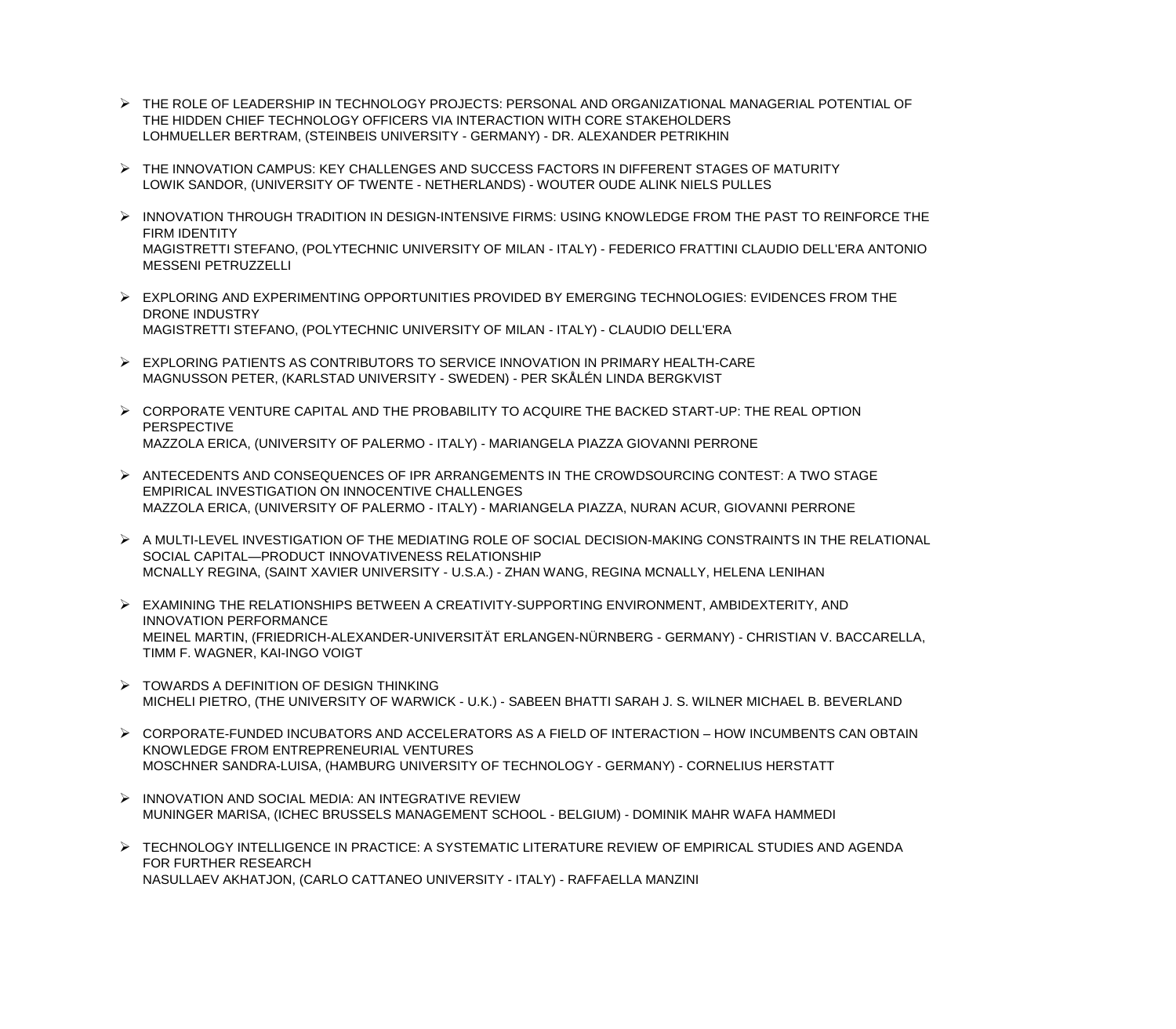- ➢ TRUST ME: THE KNOWLEDGE FLOWS-BASED FRAMEWORK AND DISCONTINUOUS INNOVATIONS NEUKAM MARION, (UNIVERSITY OF STRASBOURG - FRANCE) –
- ➢ COMMERCIALIZING RADICAL INNOVATIONS. REVIEW AND ANALYSIS OF THE LITERATURE. INFLUENCE OF COMMERCIALIZATION IN PRODUCT DEVELOPMENT NIETO JAVIER, (AUTONOMOUS UNIVERSITY OF BARCELONA - SPAIN) - CAROLINA CONSOLACIÓN
- ➢ STRIVING FOR MEANINGFUL INNOVATION AN EMPIRICAL ANALYSES OF PROCESS, ACTORS AND CHALLENGES

ÖBERG ÅSA, (POLYTECHNIC UNIVERSITY OF MILAN - ITALY) -

- ➢ DON'T PRIME FOR CREATIVITY UNDER COST-SAVING CONSTRAINTS! OLSSON LARS E., (KARLSTAD UNIVERSITY - SWEDEN) - PETER MAGNUSSON, ALEXANDRE SUKHOV
- ➢ CONSTRAINTS AND CREATIVITY IN NPD TESTING THE IMPACT OF 'LATE CONSTRAINTS' ONARHEIM BALDER, (TECHNICAL UNIVERSITY OF DENMARK - DENMARK) - DAGNY VALGEIRSDOTTIR
- ➢ EXPLORING THE SPECIFICITIES OF NEW PRODUCT DEVELOPMENT IN THE CREATIVE INDUSTRIES: FOUR CHALLENGING **DIFFERENCES** PARIS THOMAS, (GROUPE HEC, GRADUATE BUSINESS SCHOOL - FRANCE) -
- ➢ INVESTING IN INNOVATIVE MIDDLE-MARKET COMPANIES: TAKING INNOVATION CAPABILITIES INTO ACCOUNT TO ENRICH PRIVATE EQUITY INVESTMENT STRATEGIES PARPALEIX LAURE-ANNE, (ENSMP - ECOLE NATIONALE SUPÉRIEURE DES MINES DE PARIS - FRANCE) - KEVIN LEVILLAIN, BLANCHE SEGRESTIN
- ➢ "THE IMPACT OF PIONEER ADOPTER CHARACTERISTICS AND PERCEPTIONS ON THE PERCEIVED COSTS OF SWITCHING TO A FOLLOWER PRODUCT" PARRY MARK, (UNIVERSITY OF MISSOURI-KANSAS CITY - U.S.A.) - SUMITA SARMA
- ➢ ENABLING KNOWING IN PRACTICE IN COLLABORATIVE NPD THROUGH ICT PASLAUSKI CAROLLINE, (FEDERAL UNIVERSITY OF RIO GRANDE DO SUL - BRAZIL) - MARIE-ANNE LE DAIN VALÉRY MERMINOD LILIA GZARA BÁRBARA ZANBAN ALEJANDRO GERMÁN FRANK
- ➢ EFFECTS OF PRODUCT MODULARIZATION ON COMPANIES' FINANCIAL PERFORMANCE PERSSON MAGNUS, (CHALMERS UNIVERSITY OF TECHNOLOGY - SWEDEN) - BJÖRN LANTZ
- ➢ ORGANISING FOR SOCIAL INNOVATION: OPEN INNOVATION PRACTICES IN SOCIAL ENTERPRISES PESSOT ELENA, (UNIVERSITY OF UDINE - ITALY) - CINZIA BATTISTELLA ALBERTO F. DE TONI
- ➢ OPEN INNOVATION ADOPTION PATTERNS IN EUROPEAN COMPANIES PODMETINA DARIA, (LAPPEENRANTA UNIVERSITY OF TECHNOLOGY - FINLAND) - ROMAN TEPLOV, EKATERINA ALBATS
- ➢ ANALYSING INNOVATORS ACCORDING TO THE ENVIRONMENTAL IMPACT OF NEW PRODUCTS PONS MARC, (UNIVERSITY OF GIRONA - SPAIN) - ANDREA BIKFALVI JOSEP LLACH
- ➢ SINGLE LINE STORE, BROKER OR DATING AGENCY? HOW SERVICE INTERMEDIARIES INFLUENCE THE STRUCTURE OF KNOWLEDGE TRANSFER IN INNOVATION NETWORKS RECK FABIAN, (UNIVERSITY OF BAMBERG - GERMANY) -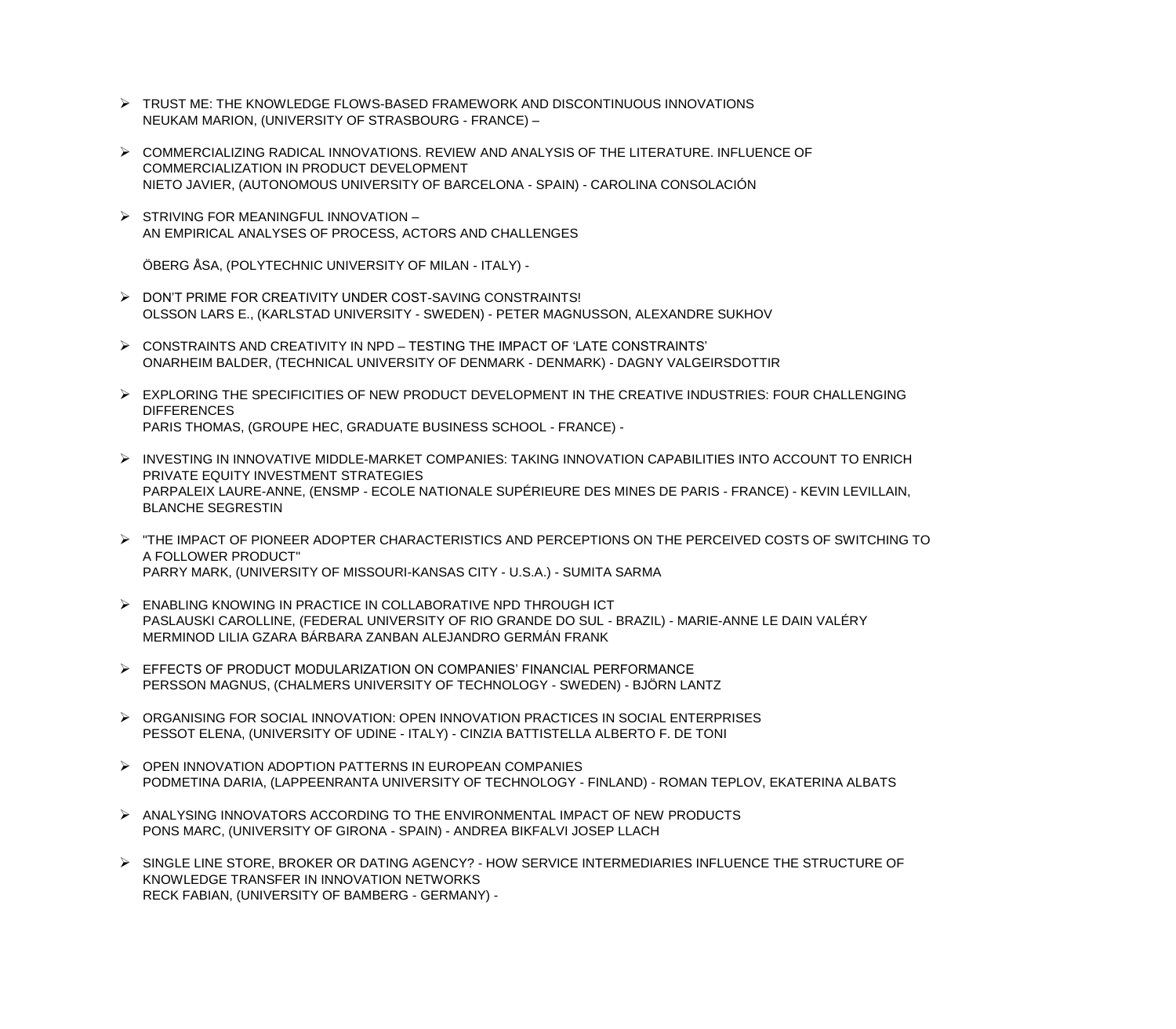- ➢ THE HIGH-END BIAS AN IRRATIONAL PREFERENCE OF DECISION MAKERS FOR HIGH-END OVER LOW-END INNOVATIONS REINHARDT RONNY, (JENA UNIVERSITY - GERMANY) - SEBASTIAN GURTNER JAKE HOSKINS ABBIE GRIFFIN
- ➢ HIGHLY INVOLVED AND LOYAL CUSTOMIZATION TOOLKIT USERS ARE LESS LIKELY TO PURCHASE SELF-DESIGNED PRODUCTS REINHARDT RONNY, (JENA UNIVERSITY - GERMANY) - MICHAEL ZAGGL GIANFRANCO WALSH MARKUS HAGENMAIER
- ➢ ARE VITAL PARAMETERS SUITABLE FOR PREDICTING TECHNOLOGY ACCEPTANCE OF E-HEALTH APPLICATIONS? RESE ALEXANDRA, (BAYREUTH UNIVERSITY - GERMANY) - ISABELLE BORGERT DANIEL BAIER
- ➢ WHY CONSUMERS ENGAGE IN DO-IT-YOURSELF PROJECTS MOTIVATION AND CO-CREATION IN FABRICATION LABORATORIES (FAB LABS) RESE ALEXANDRA, (BAYREUTH UNIVERSITY - GERMANY) - DANIEL BAIER
- ➢ THE SERVITIZATION DESIGN PROCESS A PROPOSAL RIEDEL JOHANN, (NOTTINGHAM UNIVERSITY BUSINESS SCHOOL - U.K.) - DENIZ SAYAR AHMAD BELTAGUI
- ➢ EVALUATING NETNOGRAPHY AS A SEARCH TOOL FOR OPEN INNOVATION IN B2B MARKETS. ROBERTS DEBORAH, (NOTTINGHAM UNIVERSITY BUSINESS SCHOOL - U.K.) - DIRK LUTTGENS, PATRICK POLLOK, FRANK. T. PILLER
- ➢ ADOPTION OF PRODUCT-SERVICE SYSTEM (PSS) BUSINESS MODEL INNOVATIONS IN GLOBAL DISTRIBUTER NETWORKS RÖNNBERG SJÖDIN DAVID, (LULEÅ UNIVERSITY OF TECHNOLOGY - SWEDEN) - WIEBKE REIM - VINIT PARIDA
- ➢ OPENING THE BLACK BOX OF VIDEO-BASED ETHNOGRAPHY SAKELLARIOU EVY, (THE AMERICAN COLLEGE OF GREECE - GREECE) - KALIPSO KARANTINOU KEITH GOFFIN MARIA ANAGNOSTAKI
- ➢ EXPLORING THE INFLUENCE OF REWARDS ON PARTICIPANTS' EMPOWERMENT IN OPEN INNOVATION CHALLENGES SALGADO STÉPHANE, (TOULOUSE 1 CAPITOLE UNIVERSITY - FRANCE) - ARNAUD BANOUN LINDA HAMDI-KIDAR
- ➢ CRAFTING THE SET OF BUCKETS IN A R&D PORTFOLIO SANTIAGO LEONARDO, (COPENHAGEN BUSINESS SCHOOL - DENMARK) - VERONICA M. O. SOARES
- ➢ PORTFOLIO MANAGEMENT PROCESS MECHANISMS WITHIN A REGIONAL INNOVATION ECOSYSTEM SAVORY CLIVE, (CRANFIELD UNIVERSITY / CRANFIELD SCHOOL OF MANAGEMENT - U.K.) - MAREK SZWEJCZEWSKI
- ➢ HUMAN RESOURCE MANAGEMENT PRACTICES FOR PRODUCT AND SERVICE INNOVATION SCHLEIMER STEPHANIE, (GRIFFITH UNIVERSITY - AUSTRALIA) - METTE PRAEST KNUDSEN
- ➢ AN INVESTIGATION OF HOLD DECISIONS IN THE INNOVATION PROCESS SCHUHMACHER MONIKA, (JUSTUS-LIEBIG-UNIVERSITÄT GIEßEN - GERMANY) - DOMINIK REINARTZ SABINE KUESTER
- ➢ REACTION TO COMPETITOR INNOVATIVE ACTIVITIES: AN EMPIRICAL STUDY IN THE HOSPITAL MARKET SCHULTZ CARSTEN, (UNIVERSITY OF KIEL - GERMANY) - CHRISTOPH STRUMANN
- ➢ RESOLVING AMBIGUITY THROUGH SYMBOLIC REPRESENTATIONS: HOW PRODUCT DEVELOPMENT TEAMS RESPOND TO ORGANIZATIONAL IDENTITY THREATS SEIDEL VICTOR, (BABSON COLLEGE - U.S.A.) - GIACOMO CATTANEO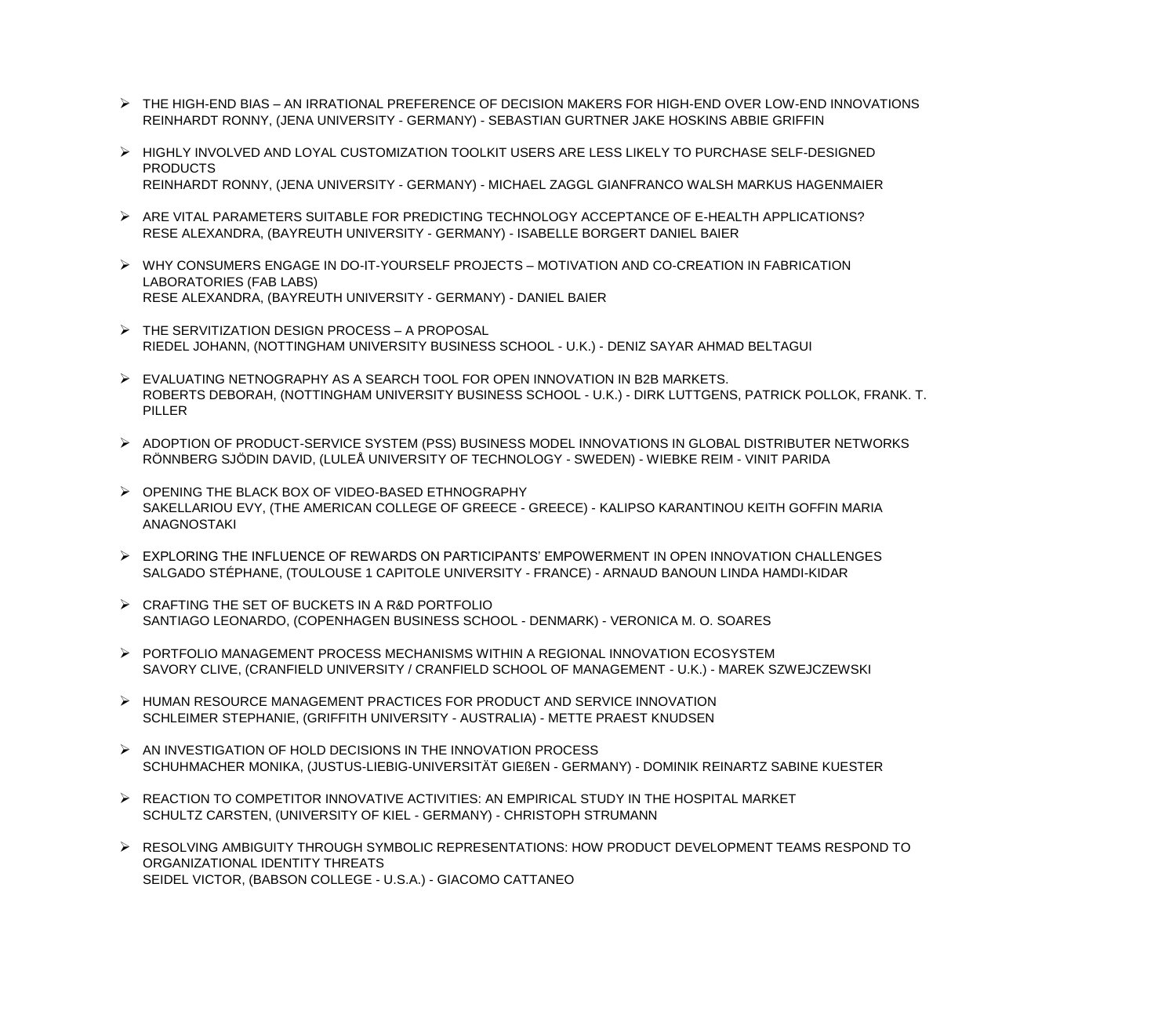- ➢ CAPABILITY BUILDING THROUGH SOCIAL INNOVATION TRANSFORMING LIVES OF FINANCIALLY CHALLENGED STUDENTS IN INDIA. SHARMA TANUJA, (MANAGEMENT DEVELOPMENT INSTITUTE - INDIA) - AGARWAL, MADHUSHREE NANDA, KIRTI, ASHWINI
- ➢ INNOVATION AND BUREAUCRACY SIGURDARSON HALLUR TOR, (REYKJAVÍK UNIVERSITY - ICELAND) -
- ➢ CSR COMMITMENT AND SOCIALLY RESPONSIBLE INNOVATION SIGURDSSON KJARTAN, (REYKJAVÍK UNIVERSITY - ICELAND) - MARINA CANDI
- ➢ DESIGN ROADMAPPING: MANAGING TRANSITIONS OF STRATEGIC LIFE CYCLES SIMONSE LIANNE, (DELFT UNIVERSITY OF TECHNOLOGY - NETHERLANDS) - ERIK JAN HULTINK
- ➢ THE CREATION OF MARKETS BY FIRMS AND THEIR STAKEHOLDERS SPRONG NIELS, (RADBOUD UNIVERSITY - NETHERLANDS) - BAS HILLEBRAND PAUL H. DRIESSEN
- ➢ KNOWLEDGE MANAGEMENT FOR INNOVATION IN TIMES OF WAR FOR TALENT STANLEY HENRIETTE, (REYKJAVÍK UNIVERSITY - ICELAND) - JÜRGEN BLEICHER MARINA CANDI BERND KALTENHÄUSER
- ➢ SOCIAL FRANCHISING AS A SOCIAL INNOVATION DIFFUSION TAHARA SHINSUKE, (KYOTO UNIVERSITY - JAPAN) -
- ➢ MAPPING, ANALYSING AND DESIGNING INNOVATION ECOSYSTEMS TALMAR MADIS, (EINDHOVEN UNIVERSITY OF TECHNOLOGY - NETHERLANDS) - BOB WALRAVE KSENIA S PODOYNITSYNA JAN HOLMSTRÖM
- ➢ CONSTRUING THE CONCEPTUAL MESS AROUND CO-CREATION: INNOVATION MANAGEMENT PERSPECTIVE TEKIC ANJA, (SKOLKOVO INSTITUTE OF SCIENCE AND TECHNOLOGY (SKOLTECH) - RUSSIA) - KELVIN WILLOUGHBY
- ➢ START-UPS: ARE THEY BORN AND RAISED THROUGH OPEN INNOVATION? TEKIC ZELJKO, (SKOLKOVO INSTITUTE OF SCIENCE AND TECHNOLOGY (SKOLTECH) - RUSSIA) -
- ➢ WHY IS BUSINESS MODEL INNOVATION SO POORLY INNOVATIVE? UNCOVERING THE CRITICAL ROLE OF COLLECTIVE DESIGN IN BUSINESS MODEL INNOVATION THOMAS MAXIME, (ENSMP - ECOLE NATIONALE SUPÉRIEURE DES MINES DE PARIS - FRANCE) - LE MASSON PASCAL WEIL BENOÎT LE LOUS GUIREC
- ➢ MANAGING THE NEW PRODUCT DEVELOPMENT PORTFOLIO: THE (MISSING) LINK BETWEEN STRATEGY AND PROJECTS? TJATURPRIONO HENDRO ADIARSO, (CRANFIELD UNIVERSITY / CRANFIELD SCHOOL OF MANAGEMENT - U.K.) - KEITH GOFFIN
- ➢ COURTING CONTROVERSY: WHAT DETERMINES THE FUNDING OF CONTENTIOUS INNOVATION? TORFASON MAGNUS, (UNIVERSITY OF ICELAND - ICELAND) - HAKON SKJENSTAD PAVEL I. ZHELYAZKOV
- ➢ QUANTITY OR QUALITY? FEEDING CROSS-SIDE NETWORK EXTERNALITIES THROUGH ALTERNATIVE STRATEGIES TRABUCCHI DANIEL, (POLYTECHNIC UNIVERSITY OF MILAN - ITALY) - TOMMASO BUGANZA ROBERTO VERGANTI
- ➢ AN EMPIRICAL ANALYSIS ON STAKEHOLDER INVOLVEMENT IN NEW SERVICE DEVELOPMENT TRABUCCHI DANIEL, (POLYTECHNIC UNIVERSITY OF MILAN - ITALY) - TOMMASO BUGANZA ANTHONY DI BENEDETTO FEDERICO FRATTINI ELENA PELLIZZONI